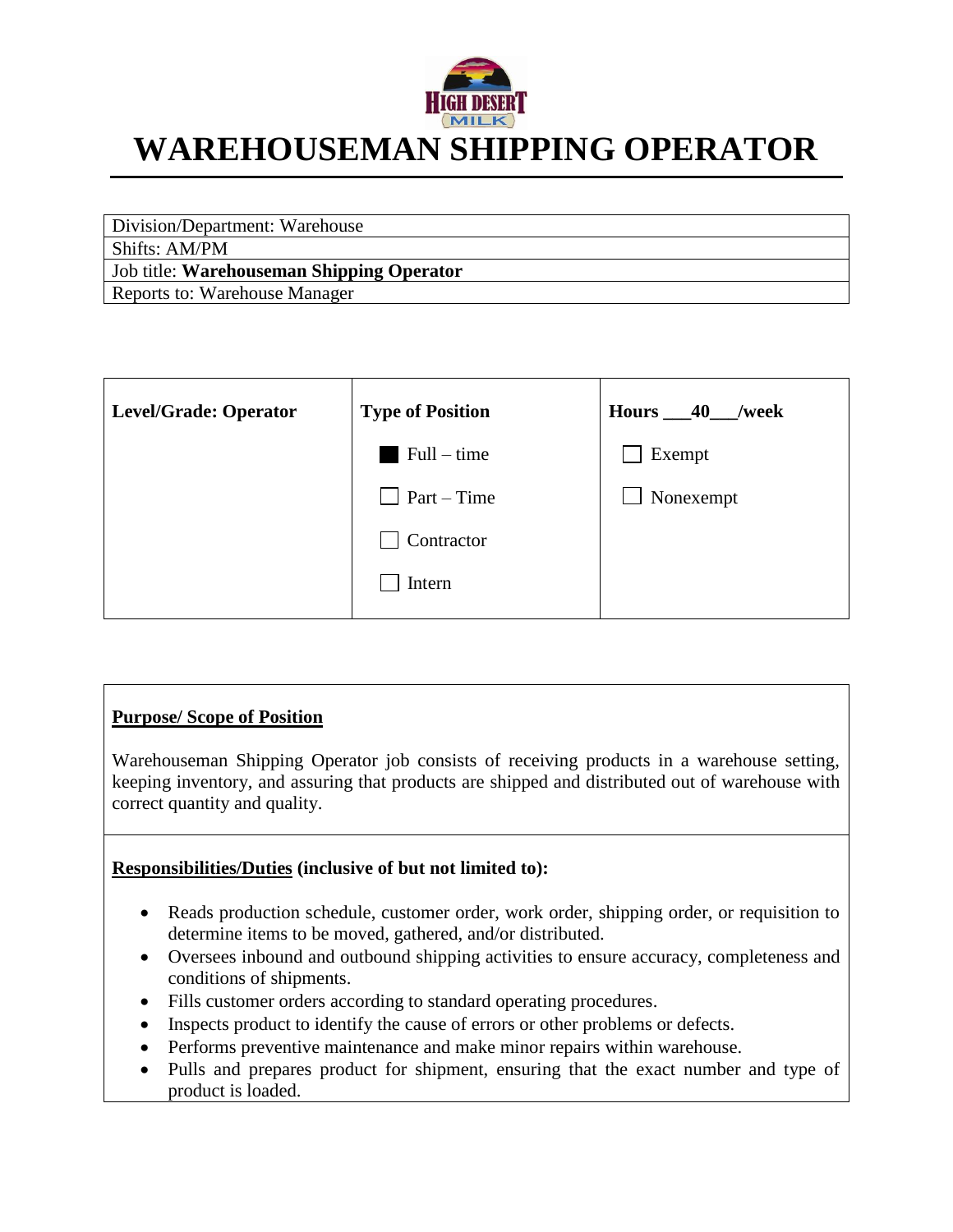

- Reads and verifies work entries to insure that all previous operations were completed and to verify product count and quality.
- Identifies materials by product code required for a sales order or inventory put away.
- Completes all requirements for shipping/packing/receiving paperwork and computer transactions and file paperwork.
- Sorts and places materials or items on racks, shelves, or in bins according to predetermined sequence such as type or product code.
- Cycle counting an inventory management.
- Safely loads and unloads inbound and outbound freight.
- Loads, unloads, moves, stacks and stages products and materials using a fork lift, pallet jack, clamp truck or other power equipment.
- Assists in maintaining the security of the warehouse by conducting operations in a manner which promotes safety.
- Maintains equipment by keeping it clean and safe, reporting service requests as needed.
- Maintain a safe, neat and orderly work area.
- Records amounts of materials or items received or distributed.
- Assists with physical inventories and cycle counts, ensuring proper stock rotation.
- Reports improper operation, defective materials and unusual conditions to supervisors.
- Follows and promotes all plant and regulatory policies and procedures.
- All other duties as assigned.

#### **Physical Demands**

While performing the essential functions of this job the employee is required to:

- Continuously (76%-100%) Talks, stands, walks, bends, goes up and down stairs.
- Frequently (51%-75%) Uses hands and fingers to handle or feel.
- Occasionally  $(25\% 50\%)$  lifts 26 to 100lbs.
- Rarely (1%-25%) balances, stoops, kneels or crawls.

#### **Work Environment**

This job takes place in a plant environment and in the outdoor elements year round. While performing the essential functions of this job exposure to the following elements occurs:

- Frequently (51% to 75%) dry flat plant floors
- Occasionally (10% to 25%) work in high place on lifts or ladders, work with chemicals.
- Rarely (1% to 10%) work in extreme heat.

#### **Personal Protective Equipment Needed**

The use of PERSONAL PROTECTIVE EQUIPMENT as follows:

- When working indoors: need to wear plant captive clothing, hearing protection, safety glasses and slip resistant work shoes during your regular job in all areas of the plant.
- When working outdoors: need to wear outdoor clothing or coveralls and protective foot gear to cover plant captive clothing.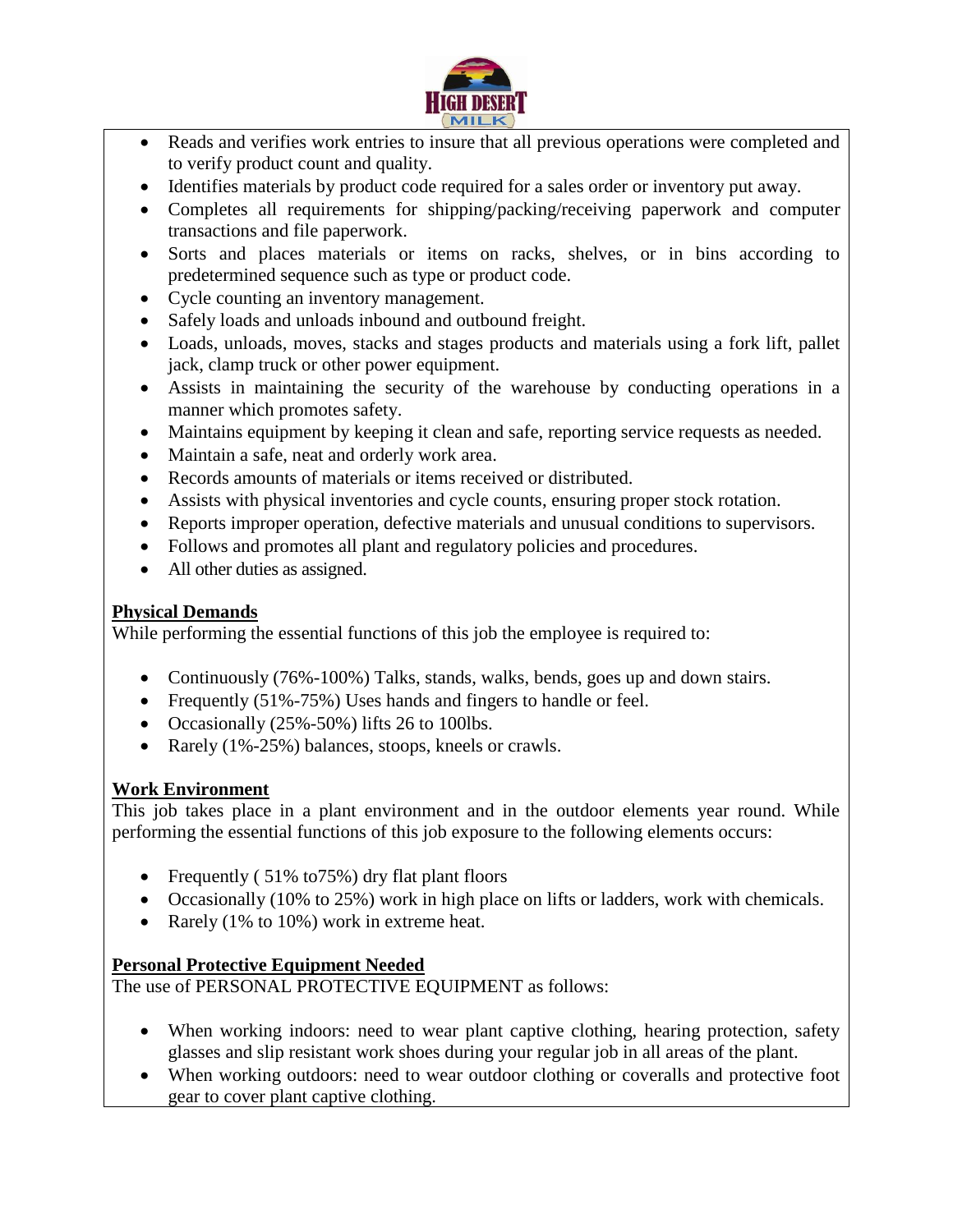

• When working with chemicals you will need to wear, safety goggles, face shield, rubber gloves and a chemical – resistant apron.

#### **Job Hazard Assessment**

The following are hazards that the employee may come in contact with while performing his/her job duties:

- The employee may work in a wet, dry, hot cool, cold, humid bright areas and/or conditions.
- The employee will be working on lifts and ladders at heights with protection.
- While performing light maintenance the employee may be exposed to sharp objects, hot objects, fumes from paint and supplies.

#### **Education/Training**

- High School Diploma or Equivalent
- Forklift training required
- Previous experience in a warehouse preferred

#### **Skills**

- Operate all department equipment per published/ current process specifications.
- Generally understand process requirements.
- Must be able to perform routine machine adjustments.
- Ability to learn new concepts, and be an active member of operating the department.
- Willing to work with others, collaborating and compromising where necessary; promptly share relevant information with others.
- Open to changing situations and is willing to perform all tasks when and where assigned.
- Reliable, responsible, and dependable, and fulfilling obligations.
- Pleasant with others on the job and displaying a good-natured, cooperative attitude.
- Careful about detail and thorough in completing work tasks.
- Creativity and alternative thinking to develop new ideas for and answers to work-related problems.
- Basic computer skills.
- Ability to meet or exceed the company's attendance and punctuality standards.
- Ability to understand and follow directions as given.
- Ability to work with minimal supervision.
- Strong communication and interpersonal skills.
- Efficiency and time management skills.
- Ability to work under pressure.